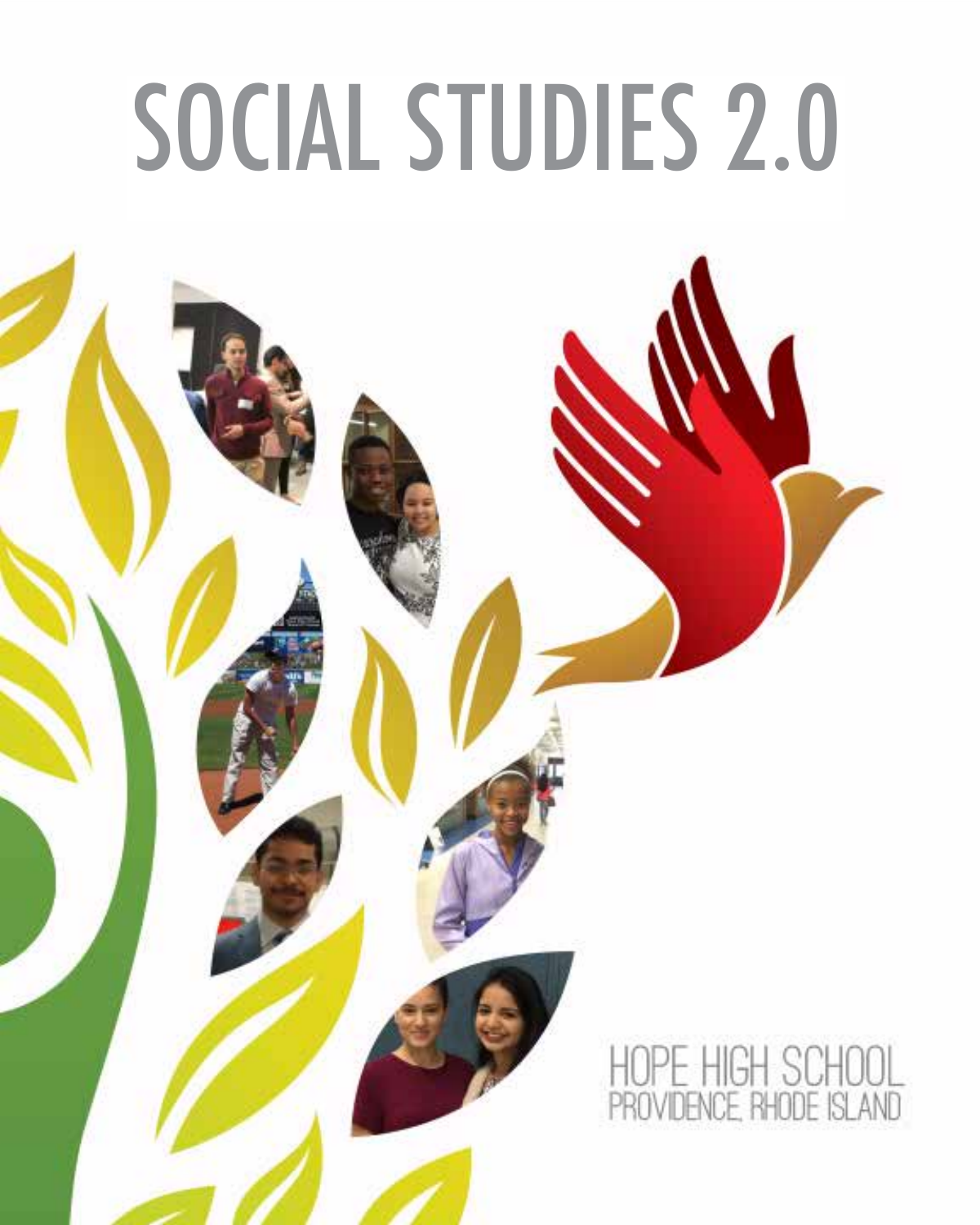

A Hope High *SOCIAL STUDIES 2.0* student meeting and greeting then Providence **Mayor, Angel Tavares**, with best networking practices of good eye contact, firm handshake, a genuine smile, and a warm greeting during one of our many SOCIAL STUDIES 2.0 field trips.



Hope High *SOCIAL STUDIES 2.0* students gathering for a group photo at the 2010 **Hispanic American Chamber of Commerce Annual Awards banquet** at the Providence Convention Center in Providence, Rhode Island. The student objective for this evening event was to practice their networking skills and expand their personal networks of trustworthy, honorable, successful people.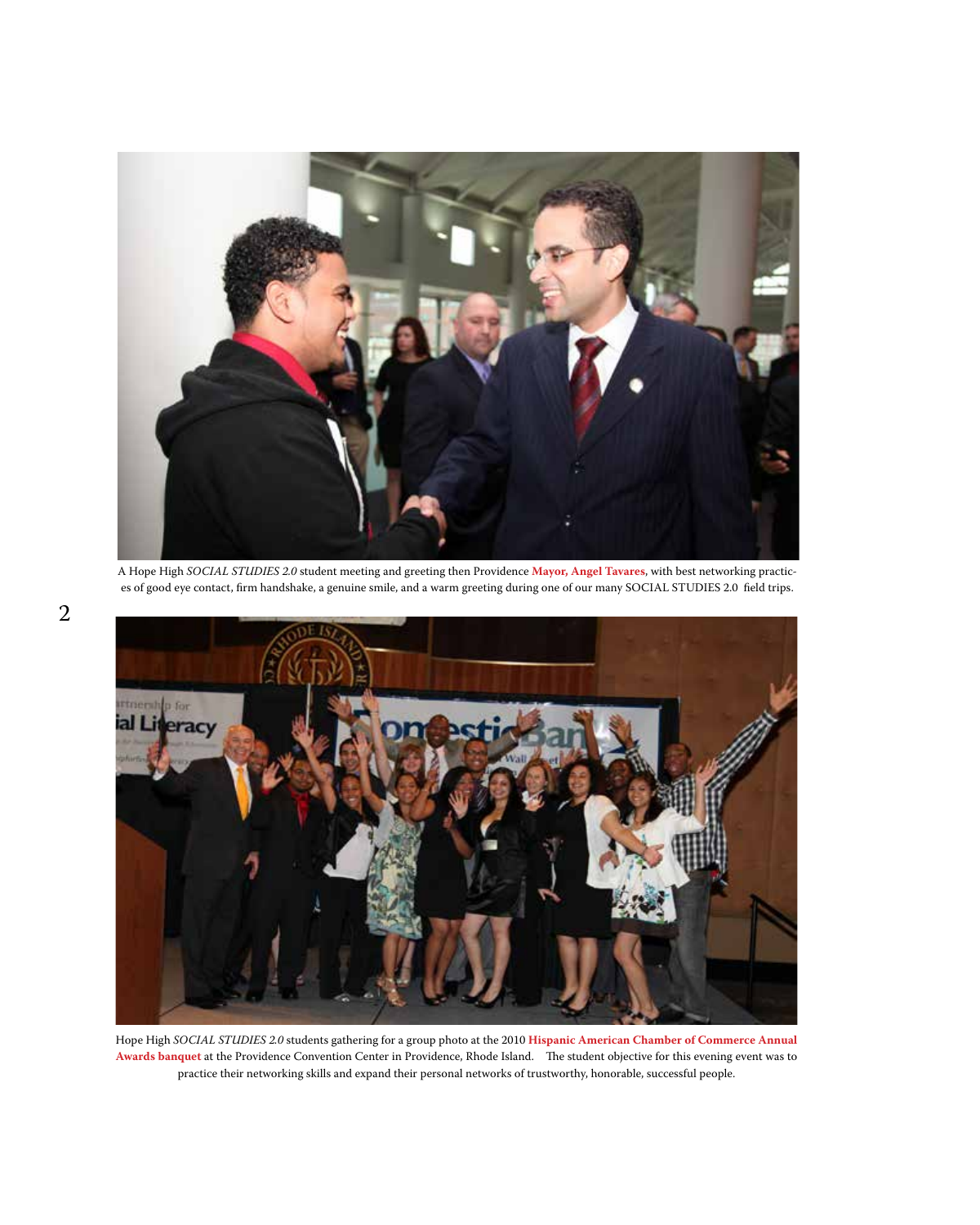# **This class helps students become the person they want to be.**

Your first reaction may be '*how do you propose to do this?'*

First, *build the confidence* of students; help them feel good about who they are and what they can do. Secondly, *introduce and develop the skills and behaviors they need in the 21st century* to become the person they aspire to be.

We *start by looking to the FUTURE*  to anticipate the challenges and opportunities they will encounter in a global economy. *Next*, we look to the *PAST,* 

*HISTORY,* for the stories of people and events, mistakes and successes, which students can apply to their lives today. There is no better way to teach students how to be successful than the lessons from memorable people and epic events in history. And *finally*, we invite *guests, working in the careers our students have an interest in*, to our class to engage in conversation, ask questions, listen to their insights, and ultimately add to student networks for an ongoing connection for advice for their future success.

This class, *SOCIAL STUDIES 2.0,*  focuses on *developing a specific strategy with the skills, behaviors, and attitudes which absolutely help students become successful.* 



**FERNANDO PEREZ,** class of 2014 at Hope High School, speaking to a group of CVS Health employees at the corporate headquarters in Woonsocket, RI after his **Hope High School** *SOCIAL STUDIES 2.0* **paid summer internship** following his junior in the Life Skills class. By **2020**, after repeated employment at CVS Health during Fernando's school vacations while at the University of Rhode Island, Fernando was offered a **full time job in the digital marketing division of CVS Health, a \$200+ billion dollar company.**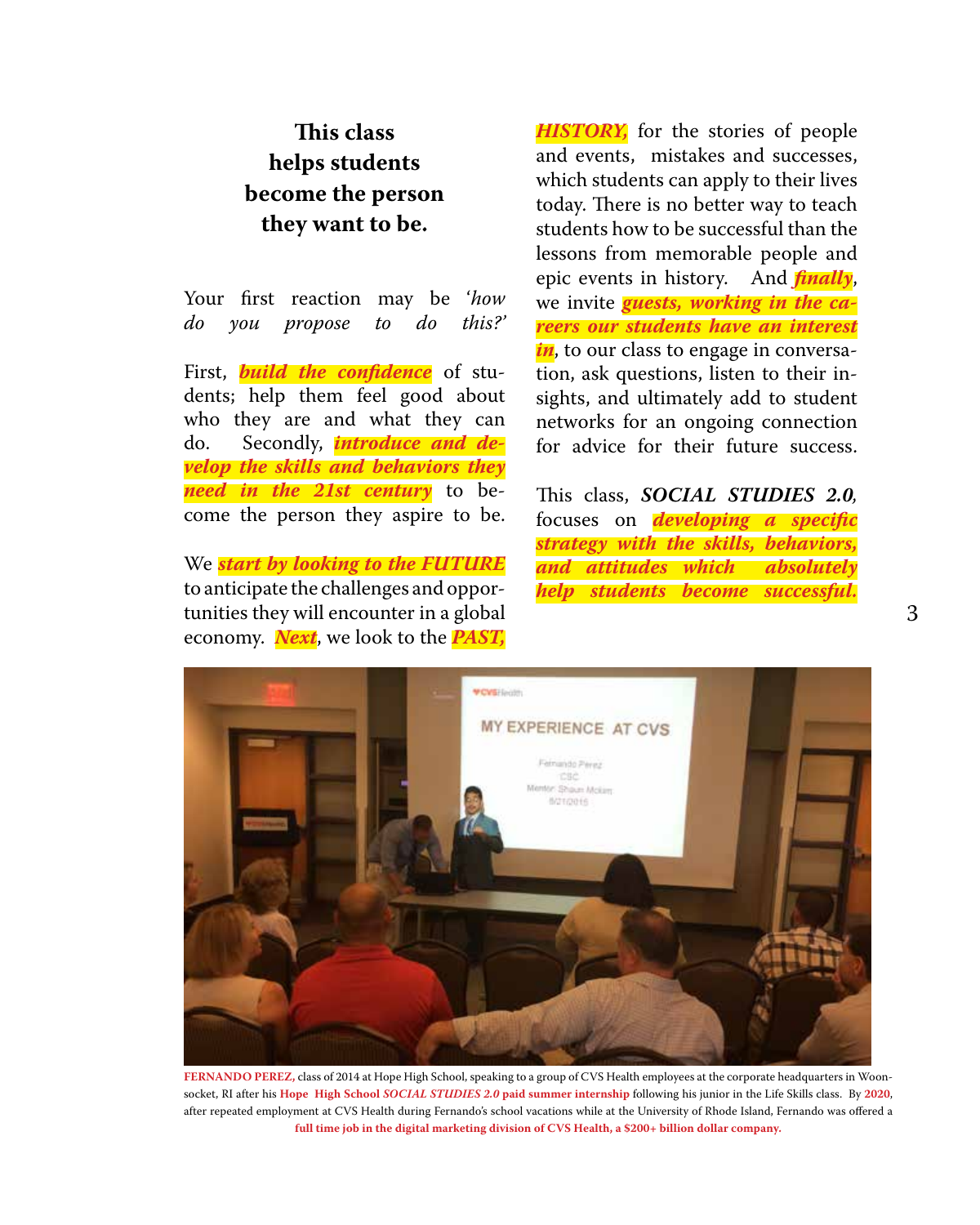

**Aristides Membreno**, Product Design Manager at **Hasbro** and formerly a product designer at **Reebok**, shares some of his designs at both companies as well as his personal story from his emigration from Central America to the United States and his design education.

*T*he lessons of this class are *REL-EVANT*; this means, real lessons which are related to what's really happening in the 21**st** century global marketplace where students will compete for jobs, careers, and personal success. In other words, these are the skills companies look for today in the people they hire.

> **The skills and attitudes we teach help students get the jobs they want to become the person they aspire to be.**

My name is Stephen Cronin, the former President of MERCURY PRINT & MAIL, a marketing strategy and services company, located in Pawtucket, Rhode Island, and, presently, a business development executive at Signature Printing in East Providence, RI.

For 19 years, I've been teaching and continually refining a **for- credit** "*Life Skills*" program at Hope High School in Providence, Rhode Island. I'm now teaching this class at East Providence High School. This class is called *SO-CIAL STUDIES 2.O.* It's mission starts with building

*student confidence.*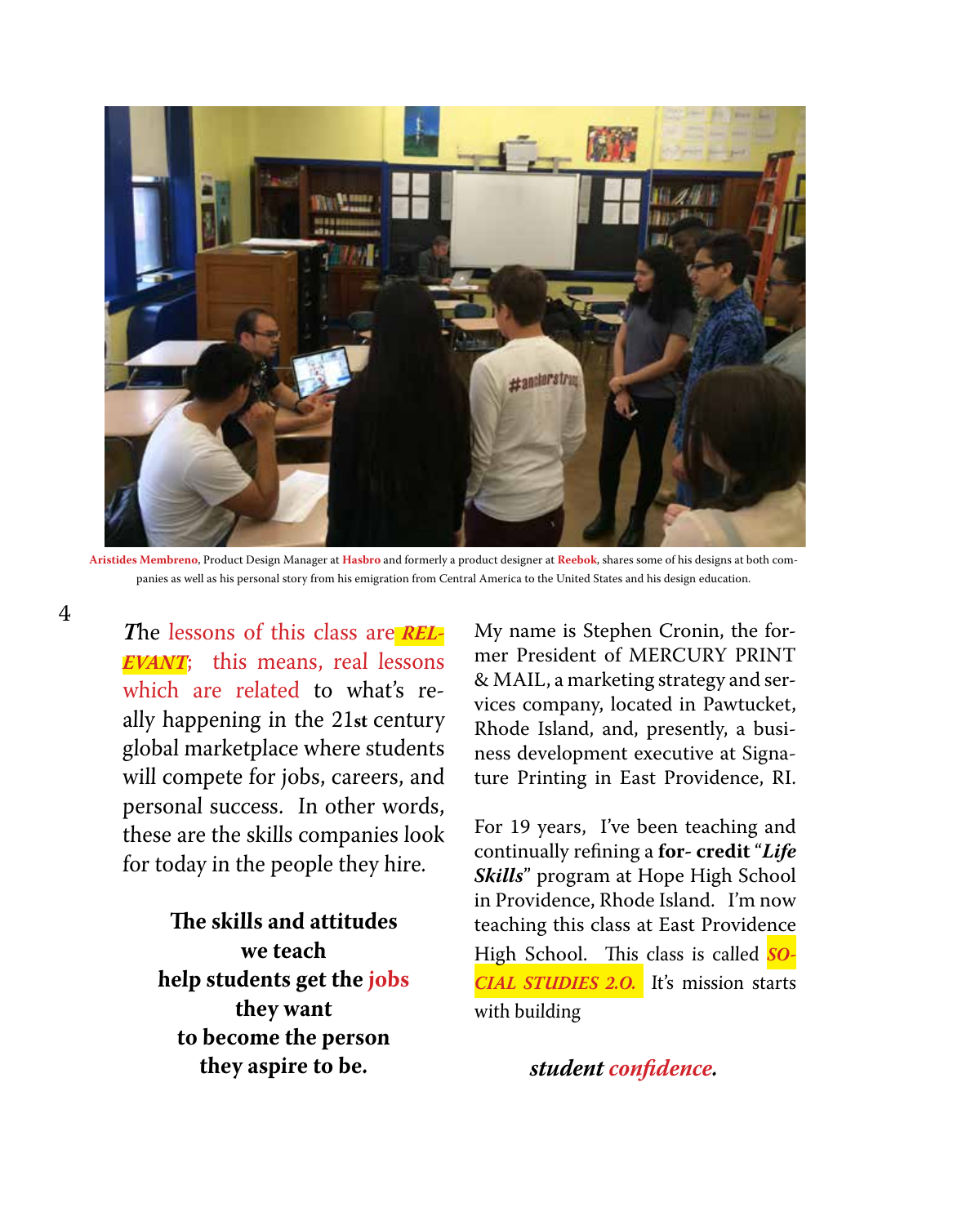

Hope High School students in the *SOCIAL STUDIES 2.0* class attend at meeting with supervisors at the corporate offices of **Amica Insurance**, a Rhode Island-based mutual insurance company that offers auto, home and life insurance with approximately 4,000 employees.

**When students feel good about** 5 *of what's not only possible*  **themselves, they are better able to learn and develop proven skills, behaviors, and attitudes for their success***.* 

The *SOCIAL STUDIES 2.0* class shares what successful people ANTICIPATE in the FUTURE and from the stories of memorable people and epic events in history in order to develop specific skills, behaviors, and attitudes students need to create opportunities for the apprenticeships, college applications, internships, and jobs. In the process, this class

> *expands student career horizons*

# *but how to make them probable!*

Feedback from local business executives and global corporate leaders identify the skills, behaviors, and attitudes we will develop in this class for student lifetime success. As a result, SOCIAL STUDIES 2.0 lessons are



*Hope High students learning about health care jobs at the SOCIAL STUDIES 2.0 annual career and jobs day at the CVS Health corporate campus in Woonsocket, RI.*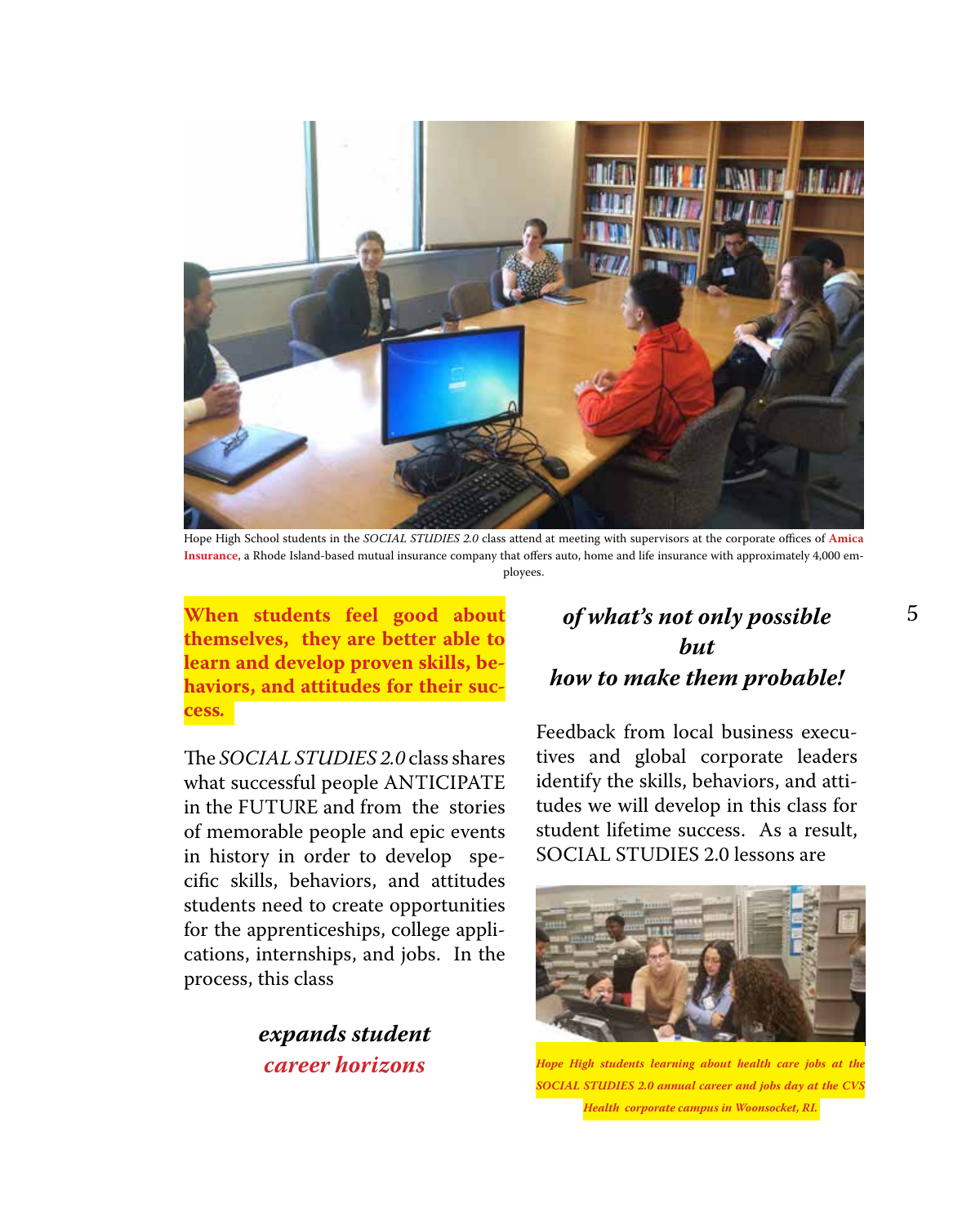

a small group of Hope Life Skills students confer with CVS Health data analysts about the importance of data and the company's analysis of data during the *SOCIAL STUDIES 2.0* **annual jobs and career day tour of the CVS Health corporate office**s in 2019. Other small groups of students chose different departments to discus other career choices like pharmacy, graphic design, and supply chain.

**RELEVANT to what is actually happening in the global job market.** 

**Colleges and universities are now focusing on teaching and developing these '***life skills***'.** 

For example, **Nido Quebein, the President of High Point University**  in High Point, North Carolina, **is** focusing his university's education on

**"***Life Skills"* development.President Quebein markets *High Point University* as "a *Life Skills University".* Quebein states "'*life skills' is a term used by employers to define specific, nontechnical, traits and skills they look for in their new hires"*.

# **Successful companies value the** *life skills* **we teach in SOCIAL STUDIES 2.0** like "*personal branding", "networking"* and "*leadership"*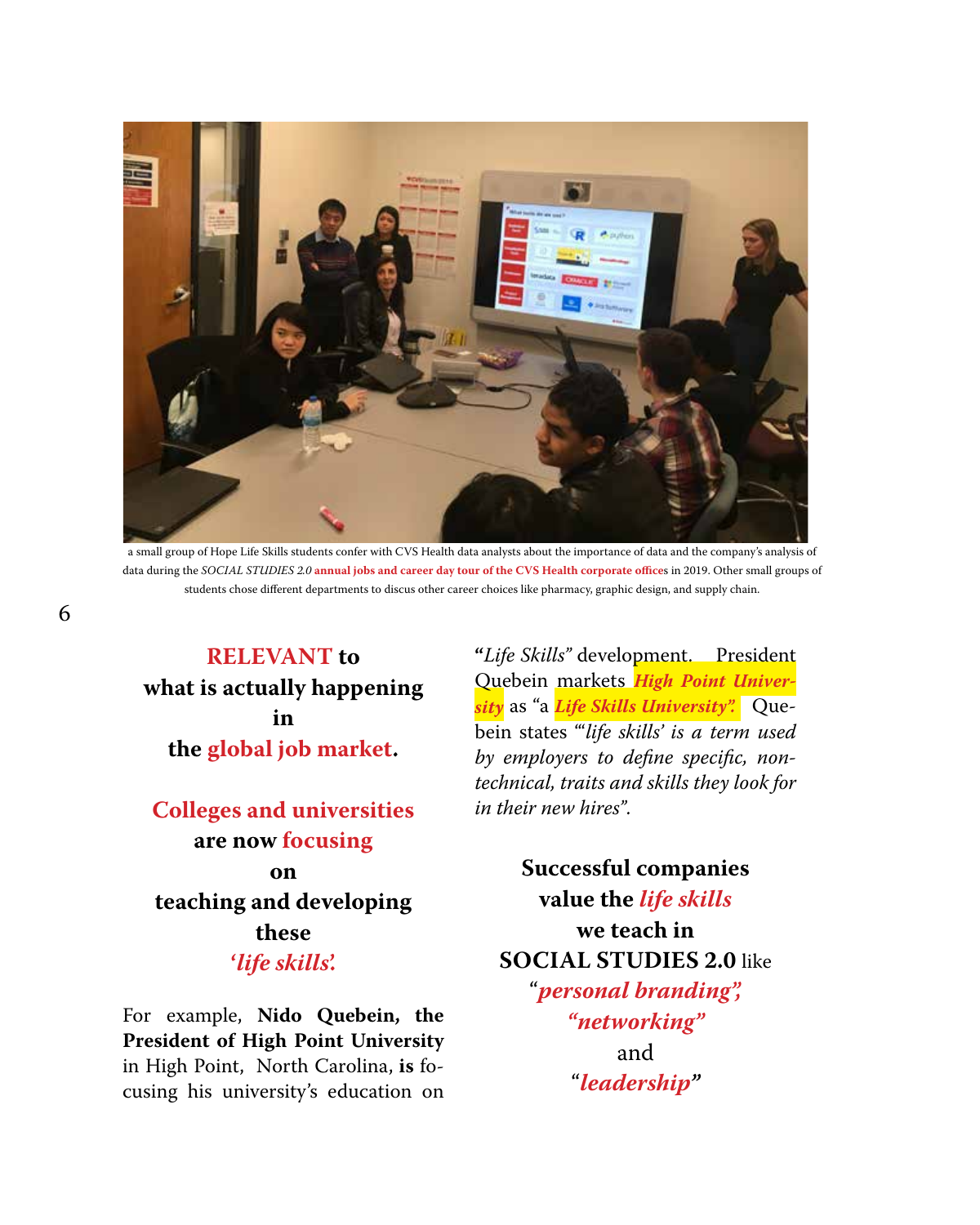while developing skills and behaviors like

> *"collaboration", "time management", "storytelling", adaptability, critical thinking, and creativity,*

while encouraging students to

*"push out of their comfort zones"*

to try new things like learn a new language, play a new instrument, exercise or meet new people with different interests as their own. New people, new interests expand choices for career

opportunities.The class also strives to inspire students to persevere through adversity; all successful people have encountered failure in their lives. The occasional mistake or set back always provides valuable lessons to improve not end a dream.

The *SOCIAL STUDIES 2.0* program is a

**collaboration between area businesses and East Providence High School.** 

If baseball teams invest in a minor league developmental system as a pipeline for developing major league talent,



**LINKEDIN site of Marta Aparicio**, 2010 Hope High School graduate and SOCIAL STUDIES 2.0 alum. SOCIAL STUDIES 2.0 students are asked to establish and promote their brand as well as building and expanding their network on *LINKEDIN.*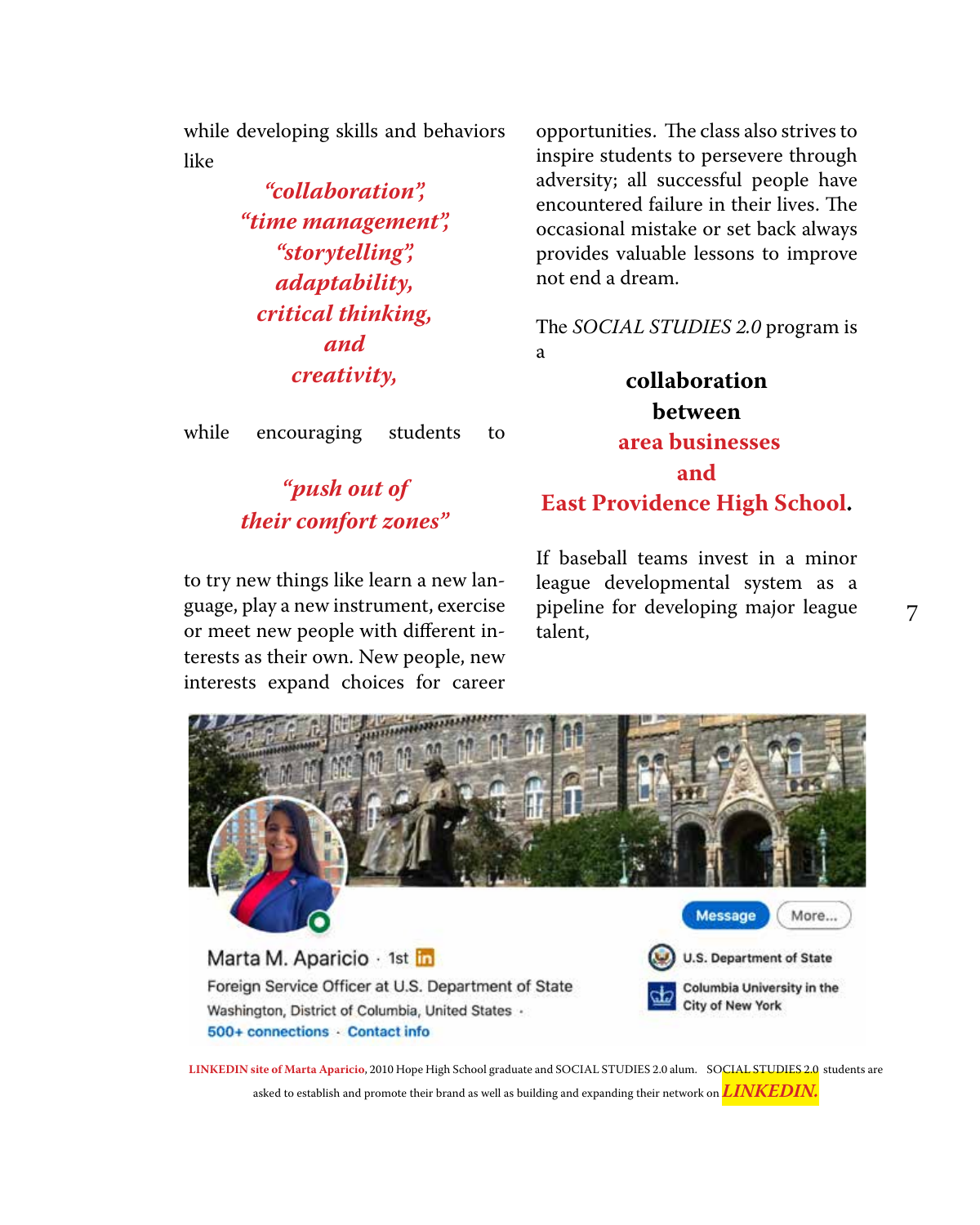# **East Providence High School, with support of Rhode Island businesses, provides internships and a jobs pipeline through the**  *SOCIAL STUDIES 2.0* **program.**

SOCIAL STUDIES 2.0 pushes students out of their comfort zones to take on new challenges with basic '*life skills'* taught in this class and a '*growth mindset'* which instills personal confidence and the necessary perspective for learning valuable life lessons from

challenges and occasional mistakes.

The SOCIAL STUDIES 2.0 class features a

# **weekly guest with a student playing the role of class host**

welcoming the guest to our class from a career students are interested in, introducing the guest to their fellow classmates, and beginning a question and answer session to learn valuable life lessons from our guest. As importantly, students often meet guests who don't look like them nor come from the same backgrounds but who they'll eventually encounter, compete



Hope High School *SOCIAL STUDIES 2.0* student introduces our guest for the week, Nan Quinlan, an employment consultant, to the *SOCIAL STUDIES 2.0* class for a conversation about best practices for writing a great job resume.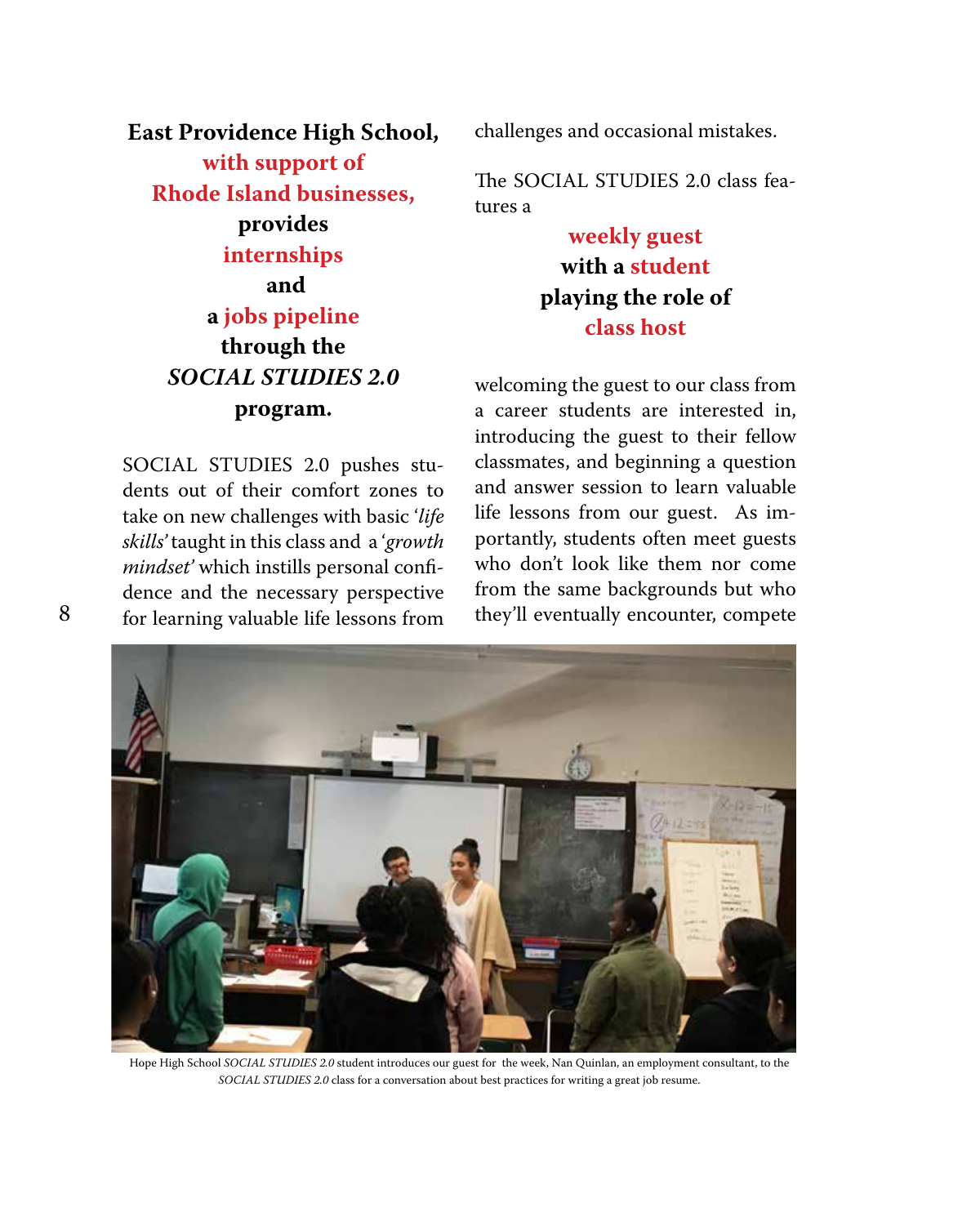

**Top photo**: Following the introduction of the weekly guest by the student host to the rest of the class, each student approaches the guest with a greeting of a genuine smile and *'a heartfelt welcome'* to Hope High School. In the photo above, students welcome **Arnell Milhouse,** the '*Entrepreneur in Residence'* at **Brown University's Nelson Center** and the **Founder of Career Devs**, an alternative education program teaching computer *coding* skills with a guaranteed job placement following graduation.

**Bottom photo**: **Anthony Muhammed**, Hope High School and Providence College graduate, shares his personal story of building a diverse network of successful, honorable people who guided him in his professional career to his present position of **Vice President - Risk Management at Barclays Investment Bank in New York City.** 

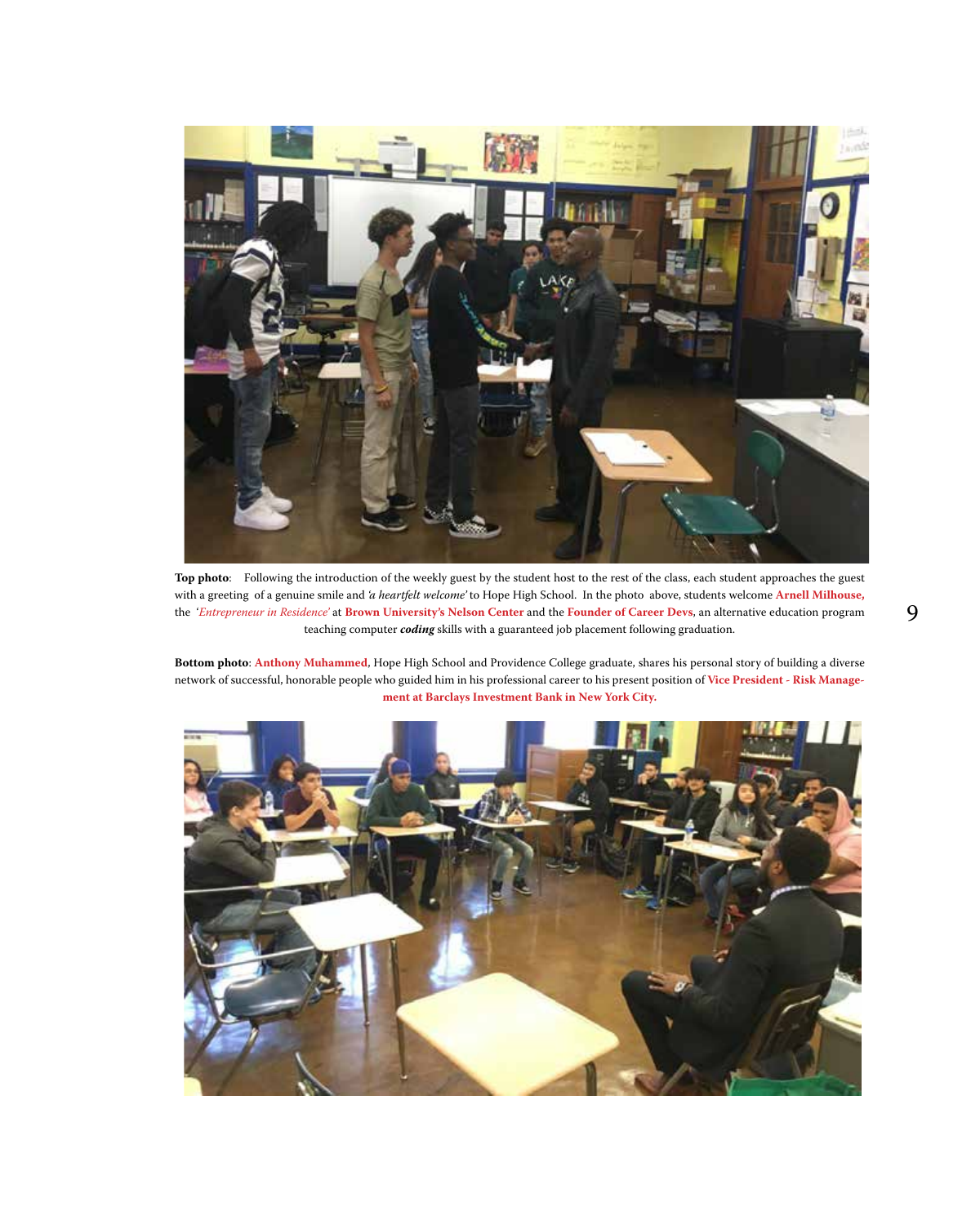against, and collaborate with in the job market of their future. This class is not a presentation or lecture;

**this class is a conversation between students and the professional guest, facilitated by a student host.**

This class coordinates

*field trips to big companies* like

# **CVS Health** and **Amica Insurance**,

startup companies like **Teespring,**  *universities* like **Roger Williams University, Providence College,** and **Georgetown University**, *national conferences* like **BIF (Business Innovation Factory)** and **The National Youth Leadership Forum** in Washington, D.C., as well as *networking events* like the annual *MARKETING FORUM* and *THE FUTURE FORUM*  where students join corporate professionals to collaborate, create, and



Students attend the Hope High SOCIAL STUDIES 2.0 **annual career and jobs day at the CVS Health campus in Woonsocket, RI** Students indicate a specific job they may be curious about at CVS Health and then meet with members of those departments to learn specifics about what takes place on a daily basis in the job of their interest and what it is like working for a \$200 plus billion dollar company. Students learn about the CVS Health culture, i.e. what employees can expect from the company and what the company expects from its employees. **Photo above shows CVS Health Director Yolanda Baez sharing her inspiring story** about growing up in Providence, her education, and career path at CVS.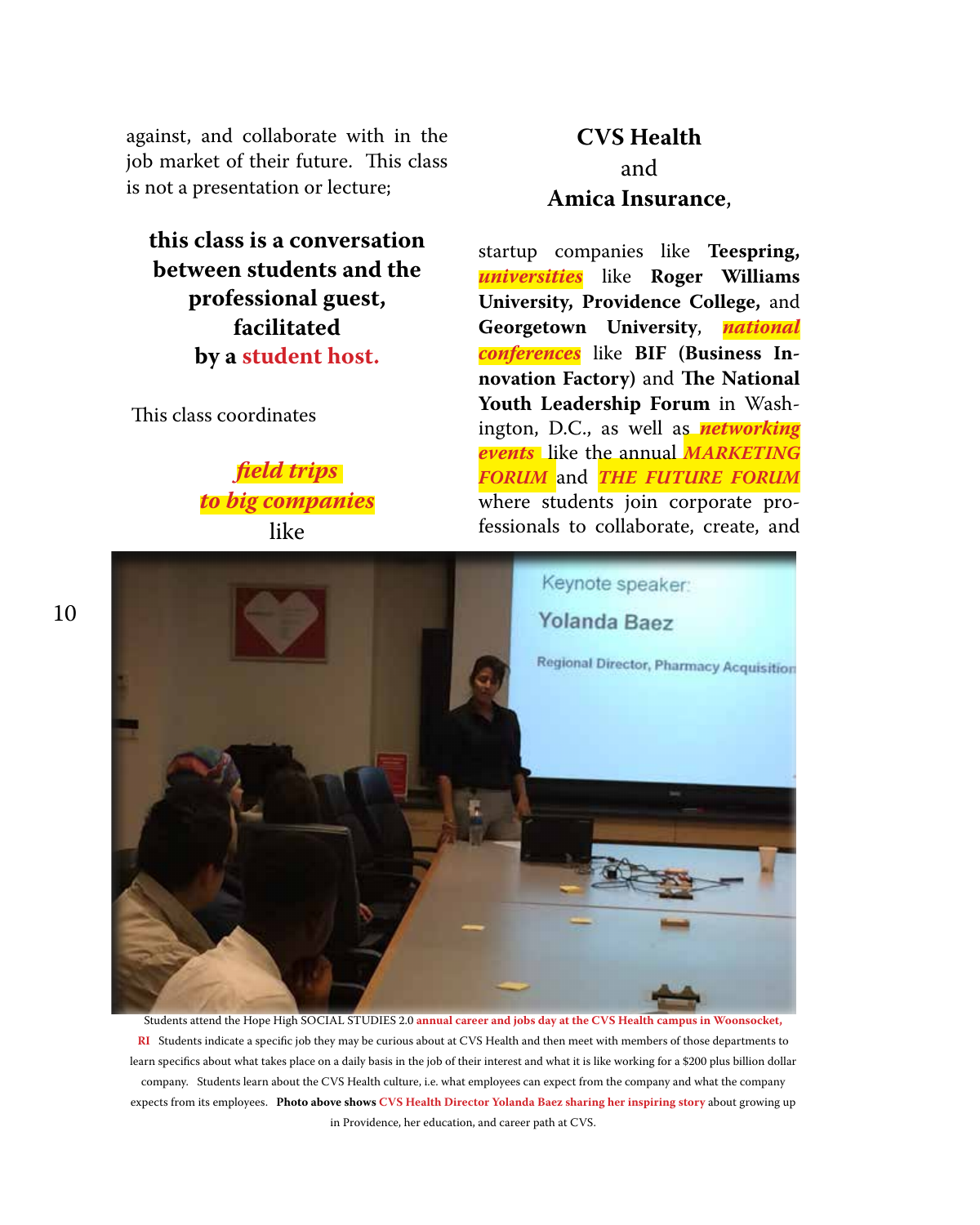

student **Sara Jackson** helping a customer at the Providence bookstore, **Books on the Square**, during her **paid summer internship** at the store following her junior year in the Hope High SOCIAL STUDIES 2.0 class.

present ideas to solve problems or create entrepreneurial opportunities and then network with these professionals for advice, inspiration, and to become part of each student's personal *NETWORK* of successful people. All successful people have and utilize their networks to create opportunity and mitigate challenges throughout their lives.

**60% to 85% of jobs today come from a person's**  *NETWORK!*

Students compete for paid, summer

#### **internships at companies**

like CVS Health at their corporate offices to learn about 21st century jobs like "*supply chain management*", *"graphic design",* "*pharmacy*" and "*computer programming*" from people working in these positions today. Students have also been awarded paid internships at Providence law firms and a community bookstore (*Books on the Square*).

Each student is given East Providence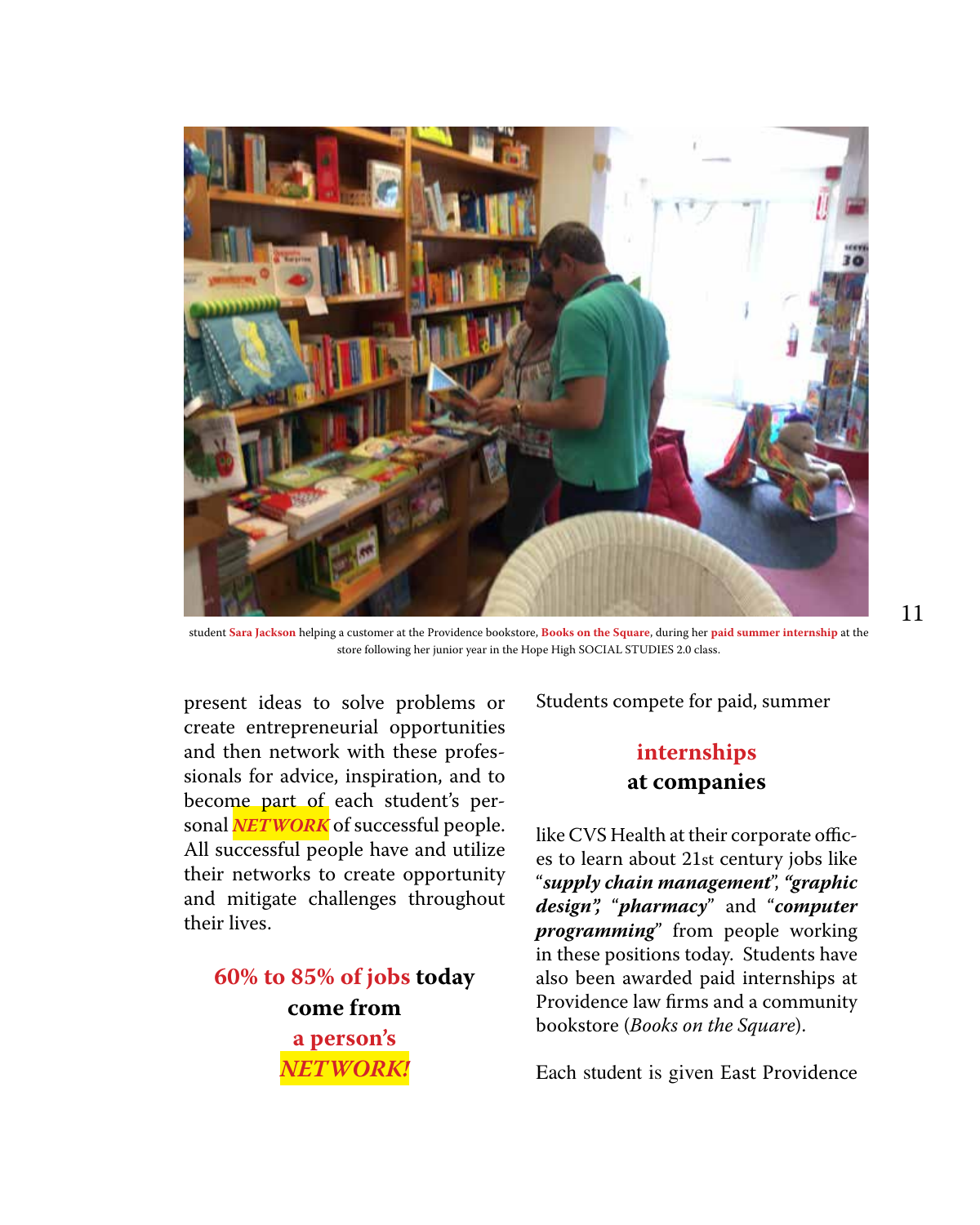

**Top photo**: SOCIAL STUDIES 2.0 student exchanging business cards with the day's guest, **Francisco Noya,** the the **Music Director and Conductor of the Rhode Island Philharmonic** as well as a **professor at the world renowned Berklee College of Music in Boston, Massachusetts and the Music Director & Conductor of the Boston Civic Symphony.** 

**Bottom photo**: Hope High students networks with **Abby Almonte, Marketing Coordinator at Sarson Funds** in Baltimore, MD, with **exemplary networking skills**, i.e. good eye contact, genuine smile, and a warm welcome to the *SOCIAL STUDIES 2.0* class - "*thank you for coming to our class today, Abby*" prior to Abby' sharing her story about going to high school in Providence, college in Baltimore, her internship experiences and how they helped Abby get her present job at Sarson Funds. Perfect.



12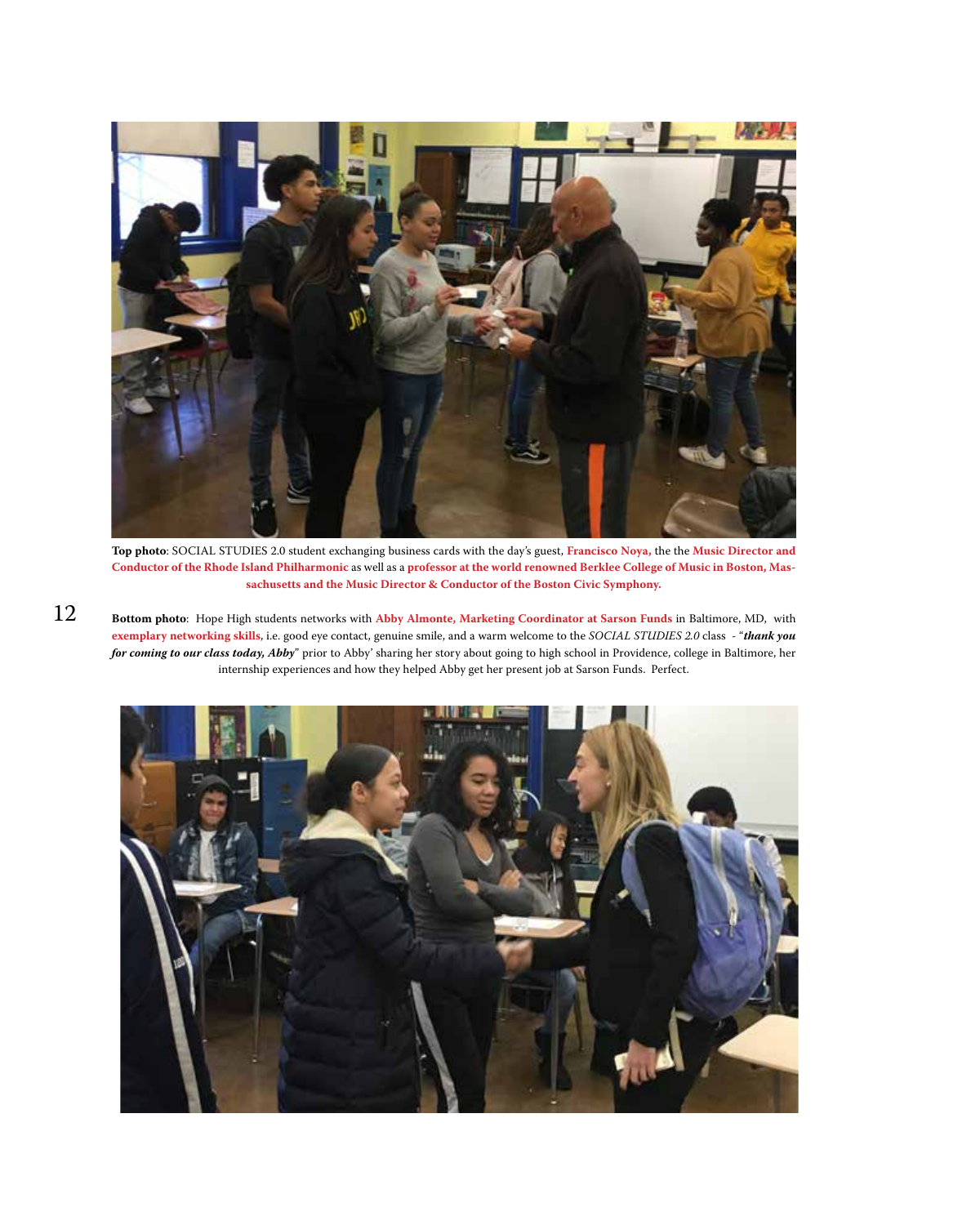High School student

#### **business cards**

to maximize each networking opportunity.

11 **textbooks** are posted on the class web site - www.hopelifeskills.com - which introduce the life skills concepts of "*personal brand*", "*success*", "*leadership*", "*change*", "*the Future*", and "*hope*" as well as complementary skills like "*networking*", "*creativity*", "*collaboration*", "*communication"*, "*critical thinking*", "*time management",* "*data analysis*", "*empathy*", "*story telling*" and "*asking*" skills.

Finally, there is the

 **"***Future Forum".*

The **FUTURE FORUM** is an annual

**collaboration among our students, student guests from area private schools, and corporate "***futurists***" from companies like**  *DataRobot, Brown University, Working Planet, Bank of America,* 

# *CVS Health, Gilbane Building Company***, and**  *Accenture,*

all reflecting upon a contemporary opportunity or problem to solve using today's technology and human capital. The Forum addresses the important relationship between people and technology, specifically AI, (artificial intelligence), humans and machines, which students will soon find prevalent in the workplace of the emerging, 21st century. **The Forum provides** 



**top photo** - one of the many groups among students and two corporate futurists *collaborating* to *create* a solution for FUTURE FO-RUM 4 challenge, i.e. "*improving Providence Public School Education"*. **Bottom photo** - students from Hope High, LaSalle Academy and Rocky Hill Country Day share their ideas for improving Providence Public School education.

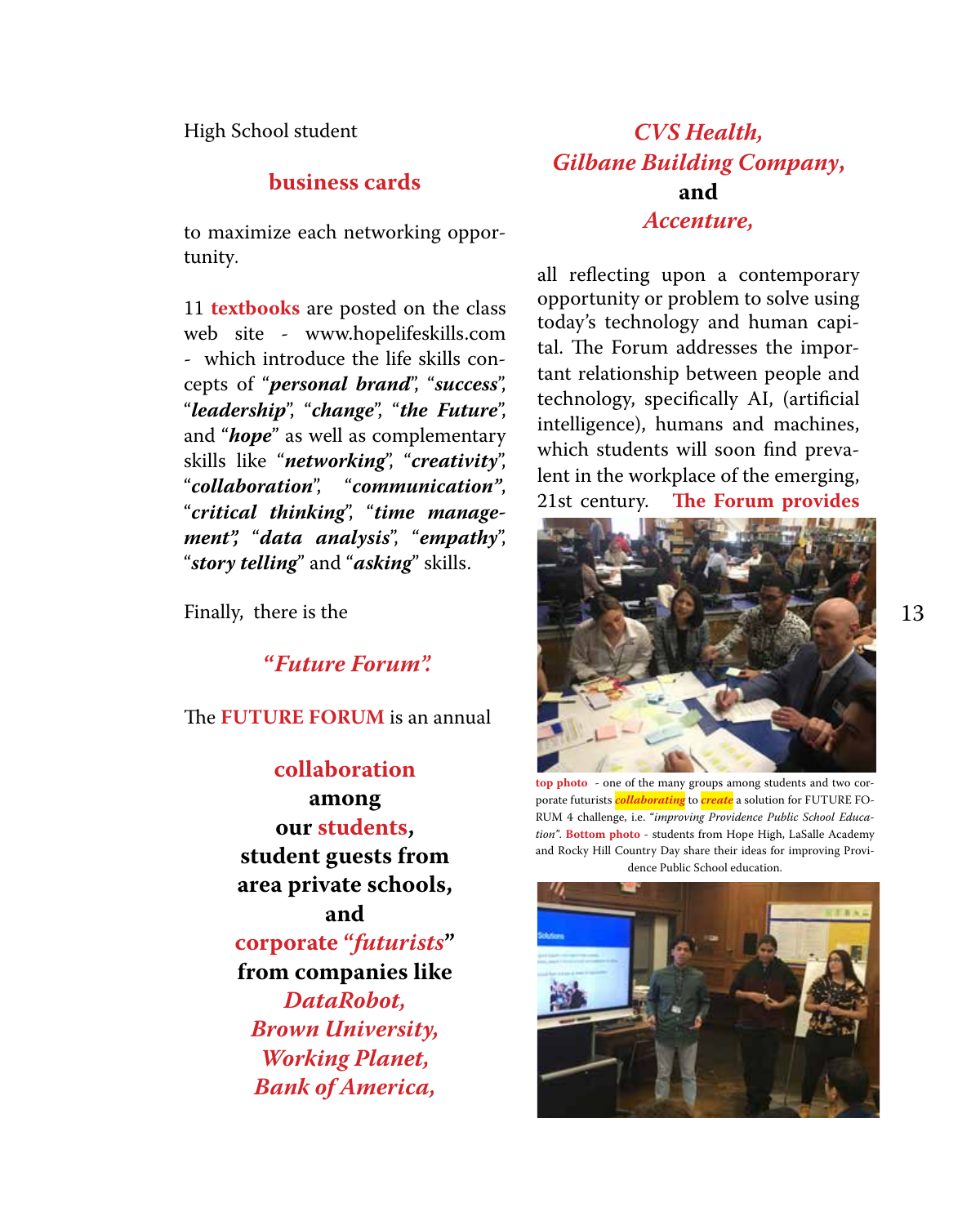

**Top photo** shows Providence **Mayor Jorge Elorza** open **FUTURE FORUM 4** by sharing his personal story and his goals for the City of Providence.

**Bottom photo** shows **the collaboration** groups of high school students from **Hope High, Rocky Hill Country Day and LaSalle Academy**  with their corporate futurist facilitators from companies like **Alex & Ani, Working Planet, Brown University, Bank of America, CVS Health, Signature Printing, Gilbane Building Company, and Data Robot, at FUTURE FORUM 4** working on solutions to that year's FUTURE FORUM challenge: i.e. improving Providence public school education.



14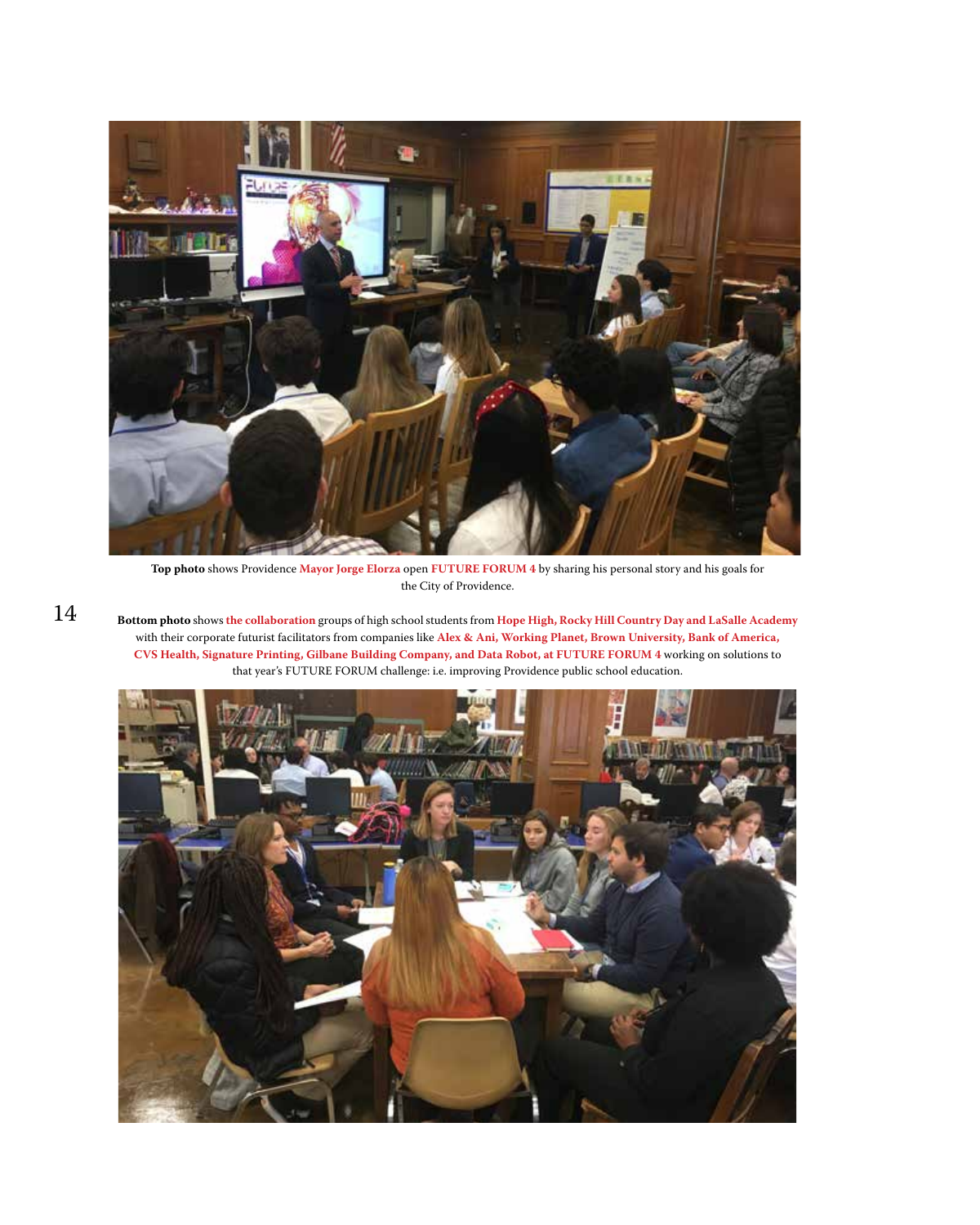**a thought provoking, creative, collaboration** among a diverse group of people, i.e. corporate futurists, students from East Providence High School, and students from the area's private high schools.

The **success of the SOCIAL STUD-IES 2.0 program** rests upon its

#### *RELEVANCE*

**to real job opportunities of the 21st century which our students will eventually compete for in a** *GLOBAL economy***.** 

The following pages share stories of 4 amazing *SOCIAL STUDIES 2.0* graduates already or soon to be making a difference in organizations, companies, communities, and the world.



Marta Aparicio, Hope High 2010 graduate and now a United States Diplomat serving in the US Embassy in the country of Laos, mentoring young people in Bogata, Columbia, during her Columbia University internship.

#### **Marta Aparicio: Hope High Class 2010**

*InNovember 2008,* a student approached me requesting fund raising ideas to attend the National Youth Leadership Forum on CSI and Law in Washington, D.C. "*Why would anyone invest \$3,000 in you to attend this conference, Marta? Tell me your story first"*  I said to the quiet, somewhat hesitant 16 year old Hope High junior, *Marta Aparicio.* "*Well, I was born in Guatemala. My parents left me in Guatemala to be raised by my grandmother while they emigrated to the United States. I met my parents for the first time when I came to the United States at 12 years old. It didn't work out well, Mr Cronin. I am now 16, living on my own, working 30 hours a week at Miriam Hospital and I'm ranked number 1 in my class."*  I stopped Marta to say *"Marta, tell me no more! We'll find the money to send you to the Leadership Forum. One condition. Allow my sister-in-law to pick you up at the airport and bring you to a tour I'll arrange at Georgetown University before going to the Leadership Forum.*" Marta took the Georgetown tour, then went to the National Youth Leadership Forum attended by 400 high school students from all over the United States. After completing her senior year at Hope, Marta graduated number 1 in her class. *Marta applied to Georgetown University and was awarded a full scholarship.*

*Marta's story reveals a life of grit and consistently overcoming formidable challenges* along the way. In the Social Studies 2.0 class, I learned Marta was doing her assignments on her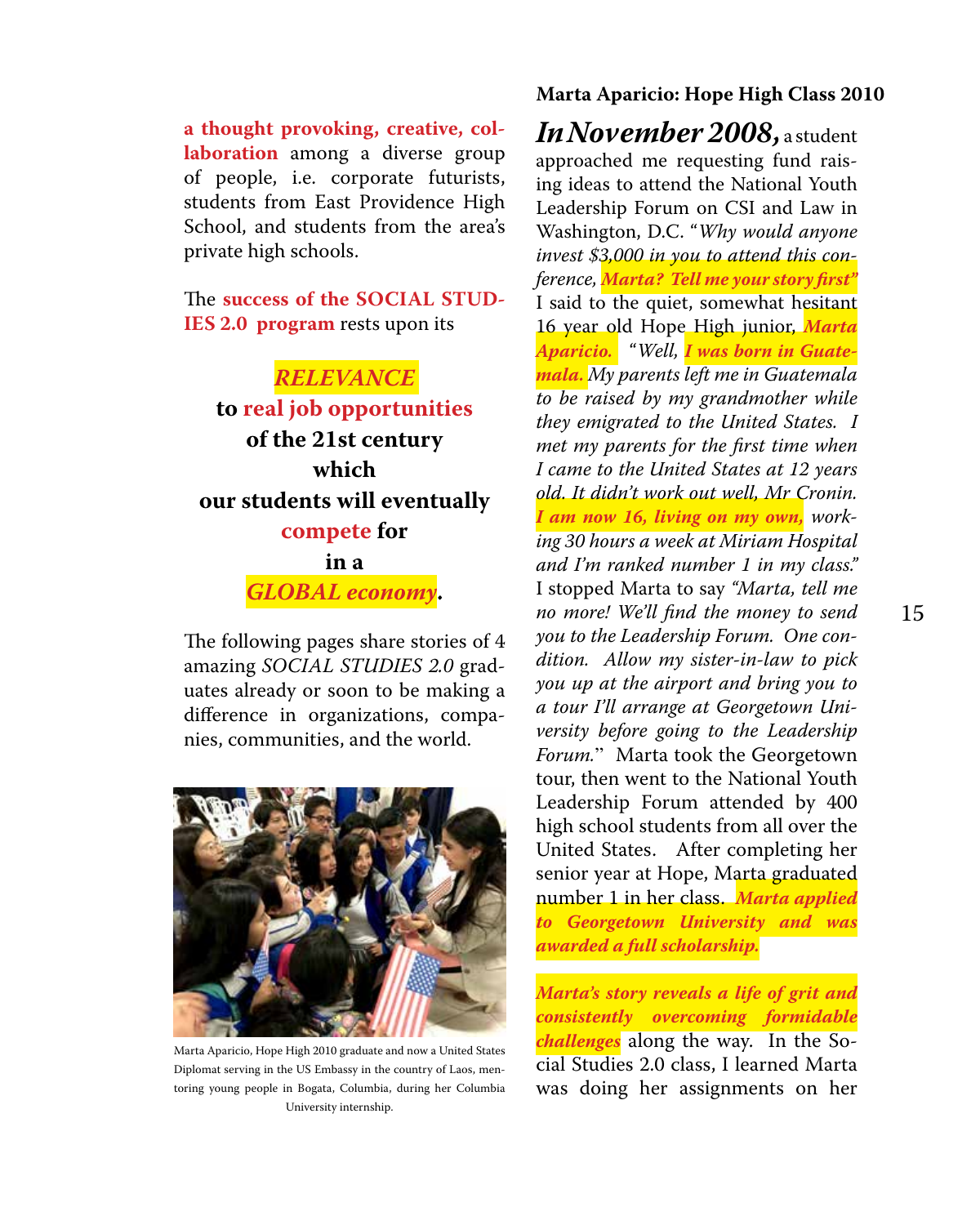mobile phone before sending the file to a classmate to print. Thanks to the generosity of Hope High Social Studies 2.0 corporate sponsors, Marta was given a lap top to alleviate the need of her mobile phone for homework assignments. Georgetown University provided new challenges for Marta. *"Most of my Georgetown classmates came from affluent families. They went to private schools and spoke English from birth. I had to find a job to support myself. I initially questioned myself, wondering if I belonged at Georgetown and could do the class work. First semester, my history professor assigned us 10 books to read! I retreated to my dorm room after each class to be alone.*" In typical Marta Aparicio fashion, she persevered, worked hard, developed and utilized a strong network, and once again was successful. Her first semester GPA was 3.3. "*It was hard; I had my doubts the first year. I eventually realized I had to get out of the comfort zone of my dorm room and start meeting new people and join some organizations. I became focused, worked very hard, sometimes all-nighters. My college experience suddenly changed. I had two exciting internships over one summer in Washington, D.C.. I met some very interesting people and continued to build my network. I earned a 3.3 GPA and I studied abroad in Spain my junior year. My college experience at Georgetown was amazing!"*

Marta returned to Providence her Senior year at Georgetown to participate in the 2014 Social Studies

2.0 class networking event during a Pawtucket Red Sox game at McCoy Stadium. At the end of an evening of networking, a Vice President from an international Fortune 500 company was so impressed with Marta, he networked Marta with a Vice President at the Follett Corporation. Marta interviewed for a position at Follett. Marta became the Director of Retail Operations in the southeast territory of Follett and she was also an Adjunct Professor at Miami Dade Community College. Marta returned to Providence for a job at the Providence Housing Authority in 2017. *In 2018, Marta was awarded a Charles Rangel Fellowship to begin a master's program in International Studies at Columbia University*. After her first year in the program, Marta was awarded an internship at the United States Embassy in Bogata, Columbia. Marta received her first US diplomatic assignment in June 2020 at

#### **the United States Embassy in Laos as a United States diplomat.**



**Marta Aparicio** giving back to Hope High School with her annual visit to the *SOCIAL STUDIES 2.0* class to share her inspirational personal story of challenges and success.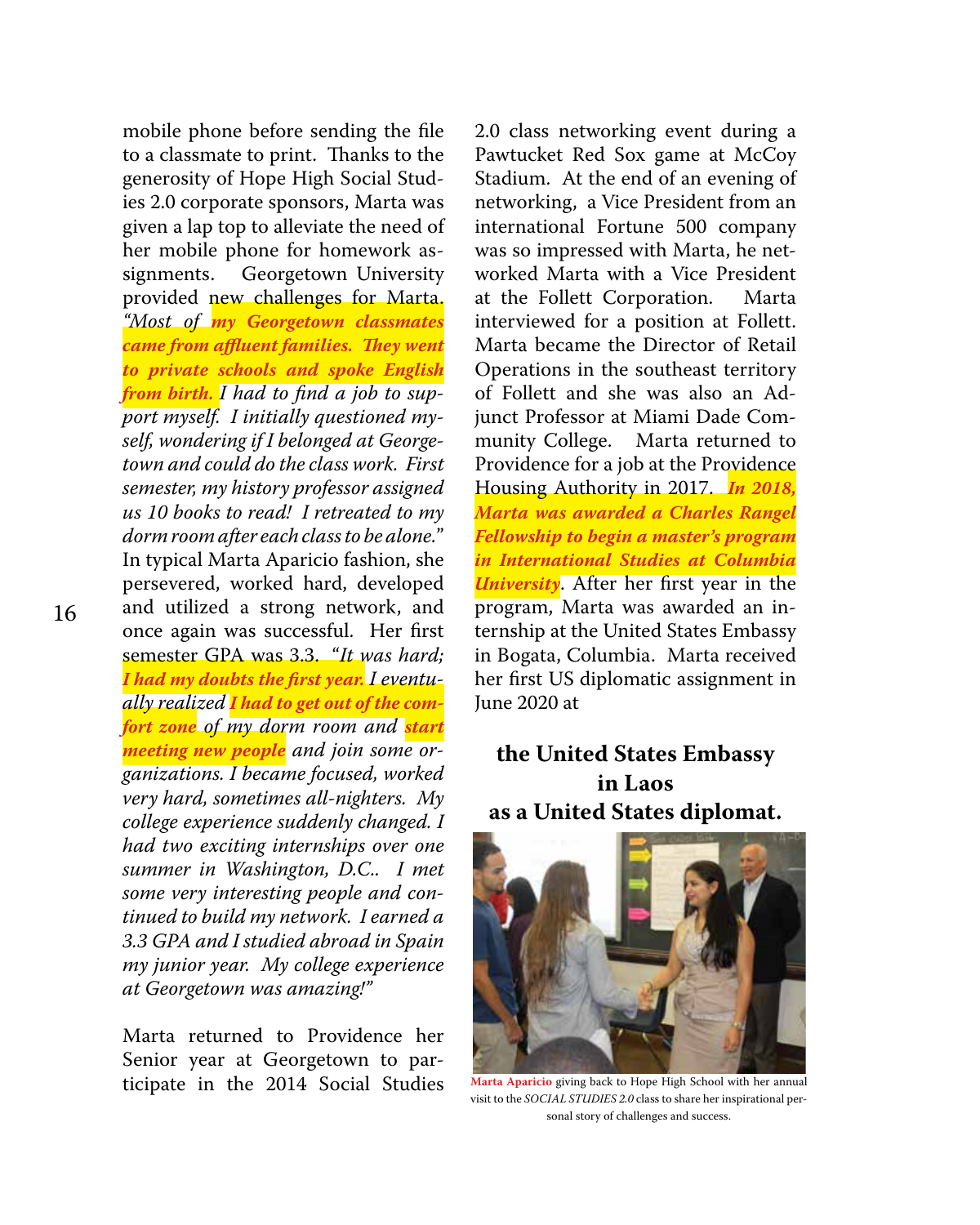#### **Jason Roias: Hope High Class 2014**

*Jason Roias* was a Social Studies 2.0 student and 2014 graduate of Hope High School. Jason, unfortunately, experienced great turmoil living with his parents. *By his senior year at Hope High, he had left his parents home and found a part time job* in order to to live with his two older brothers at their apartment in Providence.

Jason quickly embraced the lessons of the Life Skills program. *He became the ultimate networker*, meeting, greeting and optimally presenting his brand at every encounter. He volunteered for the Jorge Elorza Mayoral

campaign against "Buddy" Cianci. He successfully interviewed for a job at the Hinkley Allen law firm in Providence. He was *chosen to represent the Hope Life Skills class at the National Youth Leadership Forum on National Security in Washington, D.C. He successfully ran for Class President* his senior year at Hope High School. Jason Roias' brand and his strategy for life time success were exceptional.

There is one event Jason shared with me that personifies his exceptional *Life Skills*. On May 7th, 2014, a very upset Hope High senior **Jason Roias**



**Jason Roias** (left), *SOCIAL STUDIES 2.0* alum and then Rhode Island College freshman, speaks with **Vince Burks**, Senior Assistant Vice President and Communications Director at **Amica Mutual Insurance Company**, during a 2015 annual *SOCIAL STUDIES 2.0* **networking event** in a McCoy Stadium corporate suite during a **Pawtucket Red Sox game.**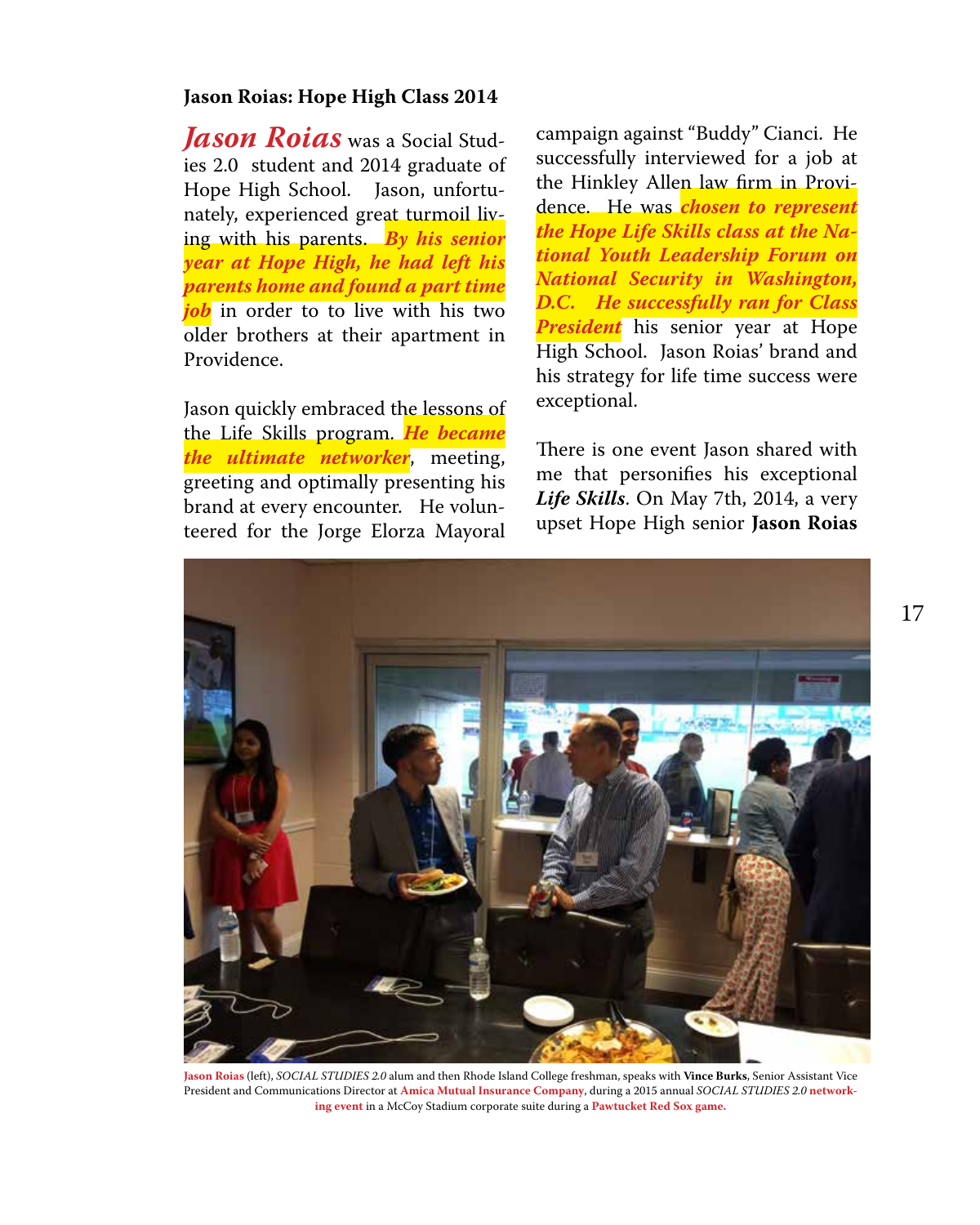called me.

"*Mr Cronin, I was counting on a job at a Providence company this summer to help me with my college expenses. They just told me the job was already filled. This creates big problems for me. Mr. Cronin, can you help me find another job?"*

*"Jason"* I said. *"What have you done other than call me? Of course, I'll help but have you called contacts in the network you've been building since last year to see if anyone has information on summer jobs? In fact, did you call the law firm you worked for last summer to see if they had a job or did they know another Providence law firm in their network which might have one? Use your network, Jason!"* "*OK, Mr Cronin; I'll try*" he said.

Before Jason hung up, I added the following: *"Jason. People like and respect you. You've done a good job over the past year building a positive brand. Take advantage of it. Make the call. Continue to be respectful and appreciative as you always are. Something good will happen. Keep me posted*."

Two days later, Jason called back. "*Mr Cronin! You won't believe it! I called the law firm I worked last summer. I spoke to my contact there. I told her my story, about not having the job I anticipated and needed for college. She said the summer jobs at her firm had been filled but she would see if she could help. 10 minutes later, just 10* 

*minutes, Mr Cronin, she called back offering me a job. Unbelievable! You know, I wrote a thank you card to this woman at the law firm at the end of last summer, when my job was finished, thanking her for the opportunity to work there. I think it helped. Thanks so much, Mr Cronin. You were right*." "*You're welcome, Jason"* I said. *"This proves three things. One, your brand remains strong. Two, you've got a great network and you've developed it well. That 'thank you' card you gave your contact at the firm just paid a big dividend. To make networks effective, you must do things like hand written 'thank you' cards or an occasional 'how are you doing?' or timely 'congratulations' emails to people in your network. This lets these people know you're still interested in them. And, three, you told your story well, with credibility, respect and sincerity. Congratulations*."

Jason enrolled at Rhode Island College after his graduation from Hope. After a successful first semester, Jason received the shocking news that his federal financial aid package at Rhode Island College would not carry over to his second semester due to parental finance reporting issues. With no money for school tuition, Jason was forced to drop out of Rhode Island College and find work if he wishes to return to RIC. Jason is presently continuing his education at the Community College of Rhode Island (CCRI).

Jason continues to work hard at Hin-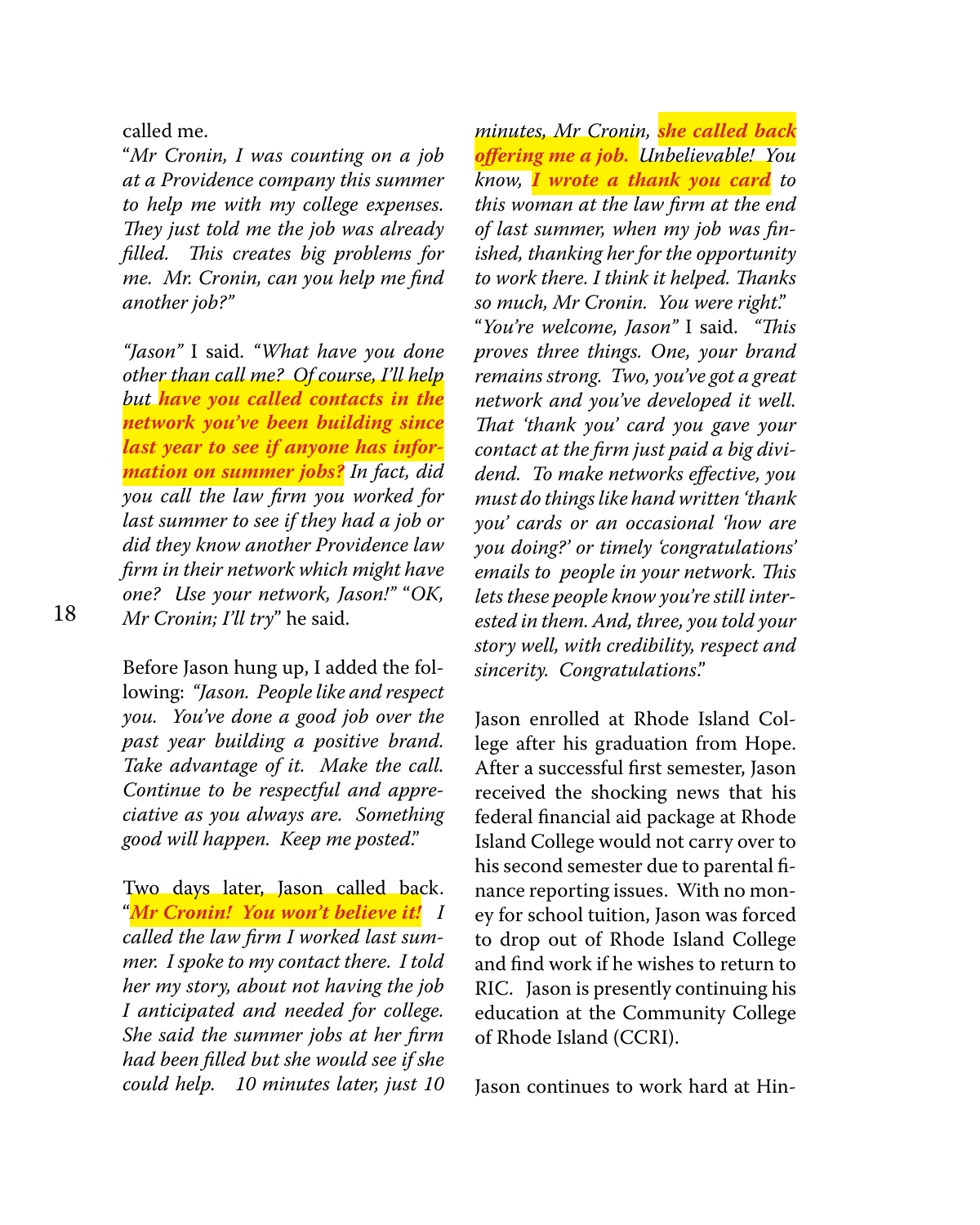kley Allen to save money for his return to his education at RIC.

At the same time, he and his brothers, Justin and John, have *started a charitable foundation to feed Providence's homeless.* In 2018, Jason also announced his

### **candidacy for the Providence City Council.**

Providence, Rhode Island's future will be a better place with Jason Roias playing a leadership role in it.



**Jason Roias** volunteered to step out of his comfort zone to throw out the first pitch of the Pawtucket Red Sox during the annual SO-CIAL STUDIES 2.0 **networking event** at McCoy Stadium.



A *SOCIAL STUDIES 2.0* **student networks with Jason Roais** following one of Jason's annual visits to the class to share his inspirational story.

# *"I began High School as a knucklehead; I was well on*

*the road of being a dropout. I was doing things that jeopardized my future. For the first half of my freshmen year I barely went to school and when I did, I wasn't focused on my work. My grades were poor; I wasn't working to my potential. And, I wasn't hanging around with the right people. But I changed all that!* 

*In my junior year I enrolled in your Life Skills program; it helped shape my way of thinking for the rest of my life. You're a local businessman and president of a company called TWOBOLT. You donate your time to students from Hope High School to help us better ourselves and our personal brand to create good habits for the future. When I entered your Social Studies 2.0 class, I didn't know about networking or what personal brand was and how it would help me. You* 



**Manny Rivas** steps out of his comfort zone to volunteer to **role play a job interview** with **Nan Quinlan**, the former Training and Development Manager at TACO Inc, a large, international company headquartered in Cranston, Rhode Island. Ms Quinlan visits the *SOCIAL STUDIES 2.0* class each year to introduce and develop student **job interviewing skills.** Nan also returns each year for a class on **resume writing.**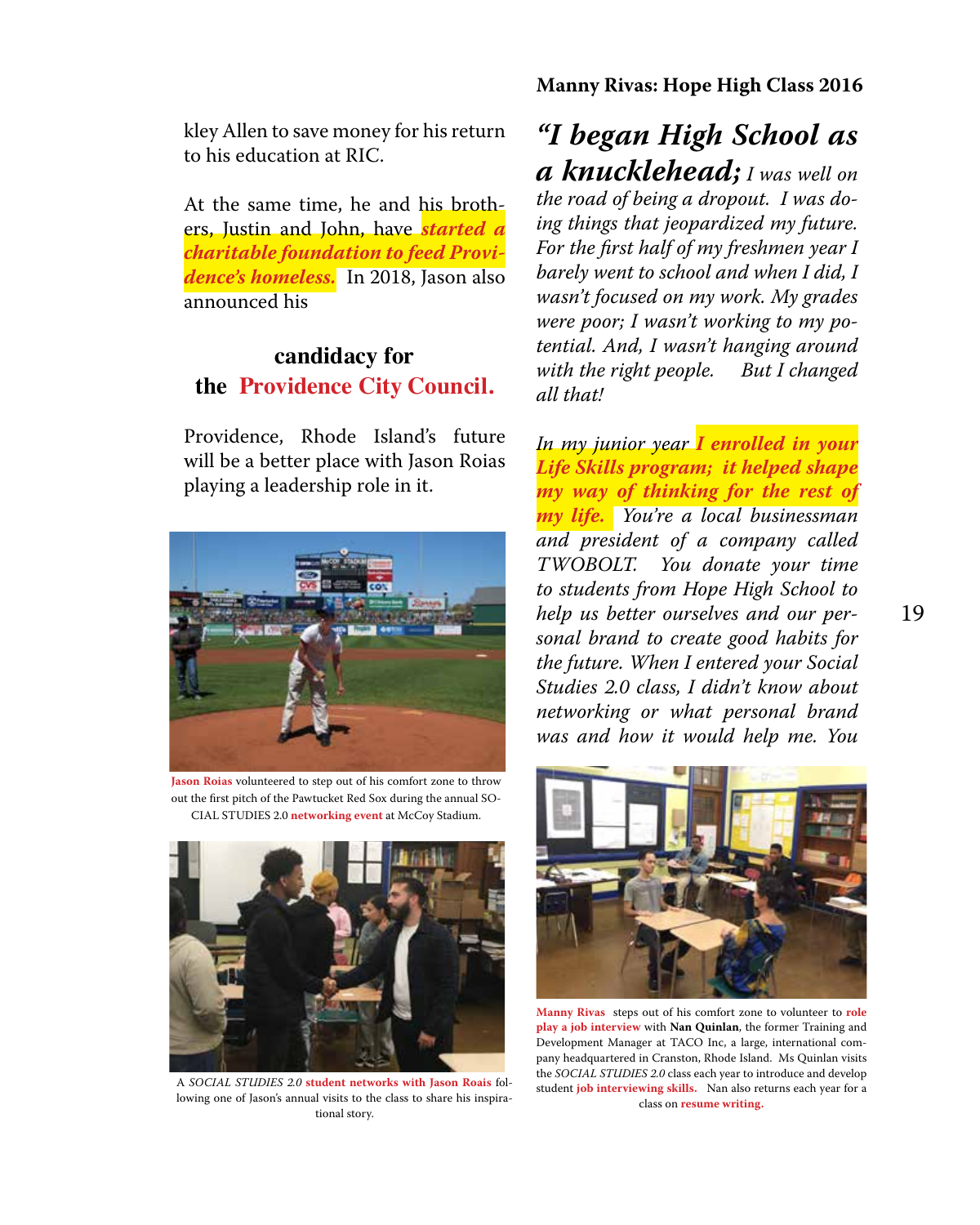

**Manny Rivas** presents a summary of his *SOCIAL STUDIES 2.0* class **paid summer internship at the CVS Health corporate offices** to members of the CVS Health supply chain team at the conclusion of Manny's internship following his junior year.

*helped me get to where I wanted to go, becoming a successful businessman. You saw the hunger for greatness I had; you knew that I was eager to learn. Through your help and mentoring, I left your class a businessman ready to take on the world.*

*The Social Studies 2.0 Life Skills class opened many doors for me. From helping me create a resume which landed me my first job at Burger King to helping me gain networking skills which I used to meet Kerry Tuttlebee, who gave me a job in a student led design team for the 360 High School and rec-*

*ommending me to the VP of CVS, Lou Mercardo where I received a position for a summer internship. This was also the same year where I received the Seth Magaziner Award and you were sitting in the audience supporting me.*

*This class has better prepared me for college and the obstacles in life. I learned the fundamentals of networking with people and representing my values and goals through my personal brand to the best of my ability, which thus gave me the confidence to face the obstacles life has to offer. Now, as I enter college in the fall and get essays, proj-*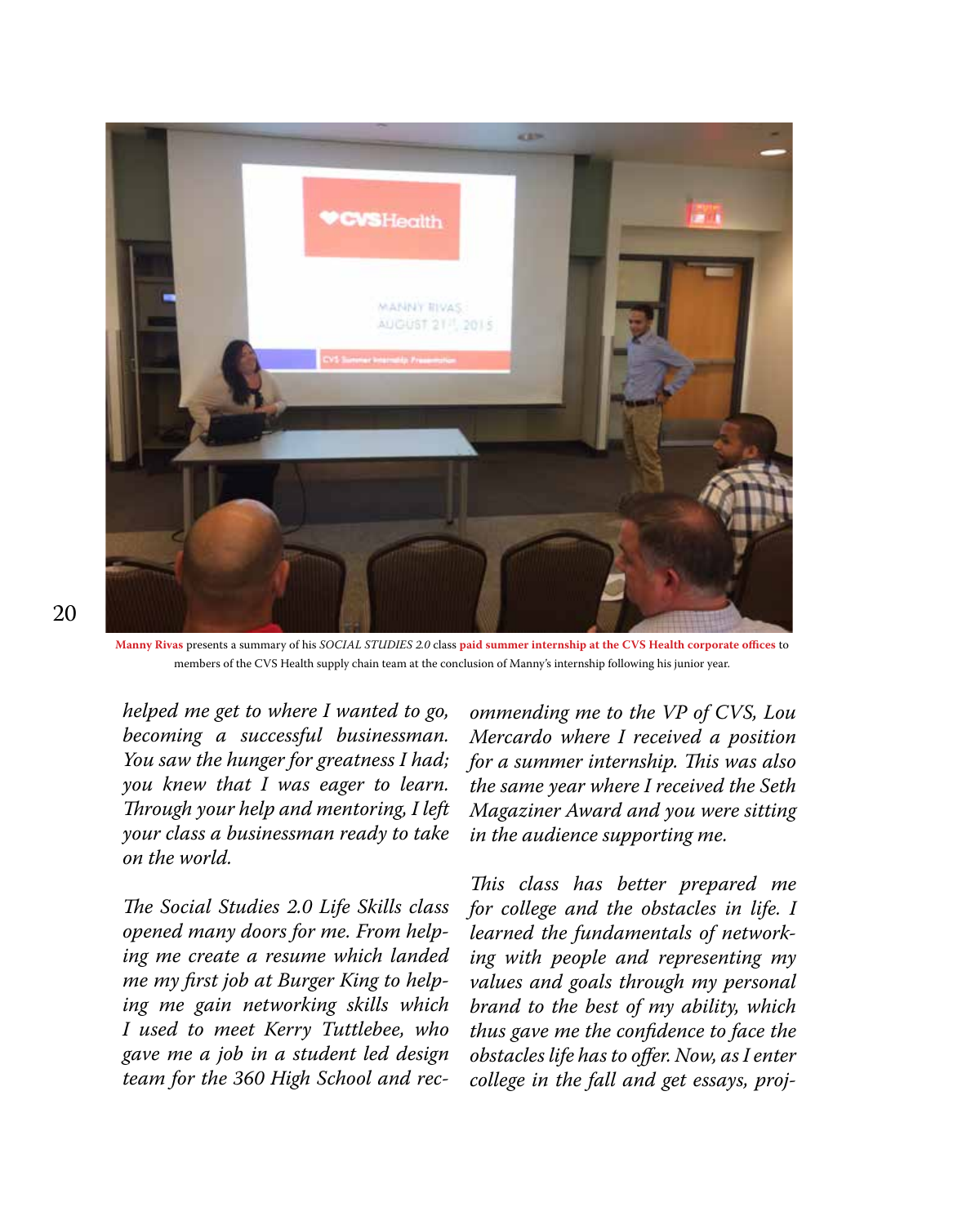*ects and test thrown at me, I will have the same confidence to overcome these obstacles with the same hard work and dedication I used to get to where I am at now."*

**Manny Rivas** became a role model as a Hope High School junior in the Life Skills program. He volunteered to welcome weekly guests to the Social Studies 2.0 class and then introduced the guests to his classmates prior to the start of each class. He completed all assignments and regularly extended himself out of his comfort zone. He attended each class and anytime his city bus was late arriving to school, Manny would always text me of his tardiness. As a result, Manny was nominated to apply for a CVS Health summer internship. He competed against several other students and was ultimately awarded an internship working with the supply chain management team at CVS. *Manny Rivas's brand is impressive*.

At the conclusion of the internship, Manny's reaction was impressive. "*Mr Cronin, I really appreciated the* inte*rnship and learned a lot. One of the most important lessons was what I learned about 'supply chain management'. I realized it wasn't something I could be passionate about. I did, however, do a lot of networking at CVS and, if I'm fortunate enough to get an internship next summer, I'd like to try marketing. That seems interesting."* Important lesson learned.

Manny maintained his stellar academic and Life Skills performance into his senior year. As a result, Manny found himself choosing between scholarship offers from Babson and Providence Colleges. "*Mr Cronin, I just feel more comfortable at Providence."* Impressive. Two great schools. Babson and Providence's scholarship offers indicate the long term value both colleges saw with an investment in the Manny Rivas brand.

Manny Rivas. Hope High School Class of 2014, Providence College Class of 2020. Even greater success to come.

This SOCIAL STUDIES 2.0 testimonial Manny has provided is one I often use when informing Hope High sophomores about the Social Studies 2.0 program and encourage them to consider Social Studies 2.0 for their Junior year. *"I absolutely loved the life skills class. The two years I spent in the program cultivated my knowledge on business and gave me knowledge on how important personal brand is. By doing this class I gained knowledge on everything about life and how to network with people. The years I spent in the class were amazing, definitely worth spending an early Friday morning because the information you gain from this class is second to none".* 

Thank you, Manny.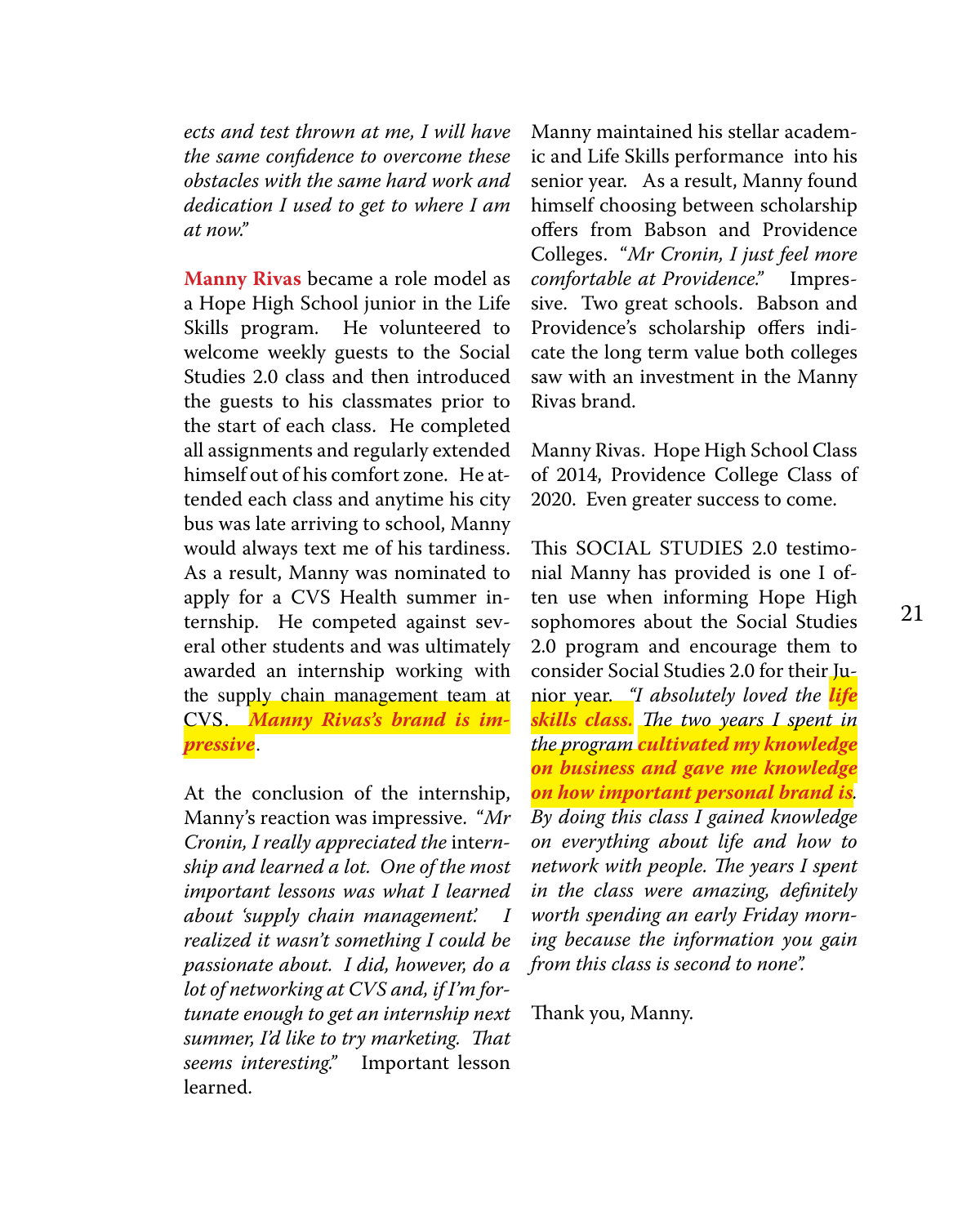#### **Maria DaSilva: Hope High Class 2017**

*Maria DaSilva* was part of the Social Studies 2.0 program as a junior at Hope High School. Maria appeared very smart, well read, creative, artistic, conscientious and shy. *"Mr Cronin. I'm hoping you can help me out of my comfort zone to build my confidence so I can do some things I'd really like to do."* 

Maria's mission was to develop the full menu of Life Skills to build confidence for her to go beyond her comfort zone to exploit the vast potential so many people saw in her and she wanted so much for herself.

We started early in the school year with Maria welcoming our Life Skills guests to Hope High School and then standing before the entire Social astud-

ies 2.0 class to introduce them. With each guest welcome and introduction, Maria's confidence grew. Slowly but surely, with each new situation, Maria pushed herself out of her comfort zone to bolster her confidence for the next challenge. Maria approached guests at the end of each class to network. On field trips, Maria did the same, introducing herself to new, successful professional businessmen and women she met, extending her hand, establishing confident eye contact, all with a sincere smile. While Maria was building her network, she was also bolstering her brand and confidence.

By the end of the second semester, Maria spoke to me about a summer job. "*Mr Cronin, there is a bookstore in my neighborhood I often visit. I don't have money to buy books; I just like brows-*



Maria serves a customer at her *ASOCIAL STUDIES 2.0* **paid summer internship** at *Books On The Square* bookstore in the Wayland Square neighborhood of Providence, RI.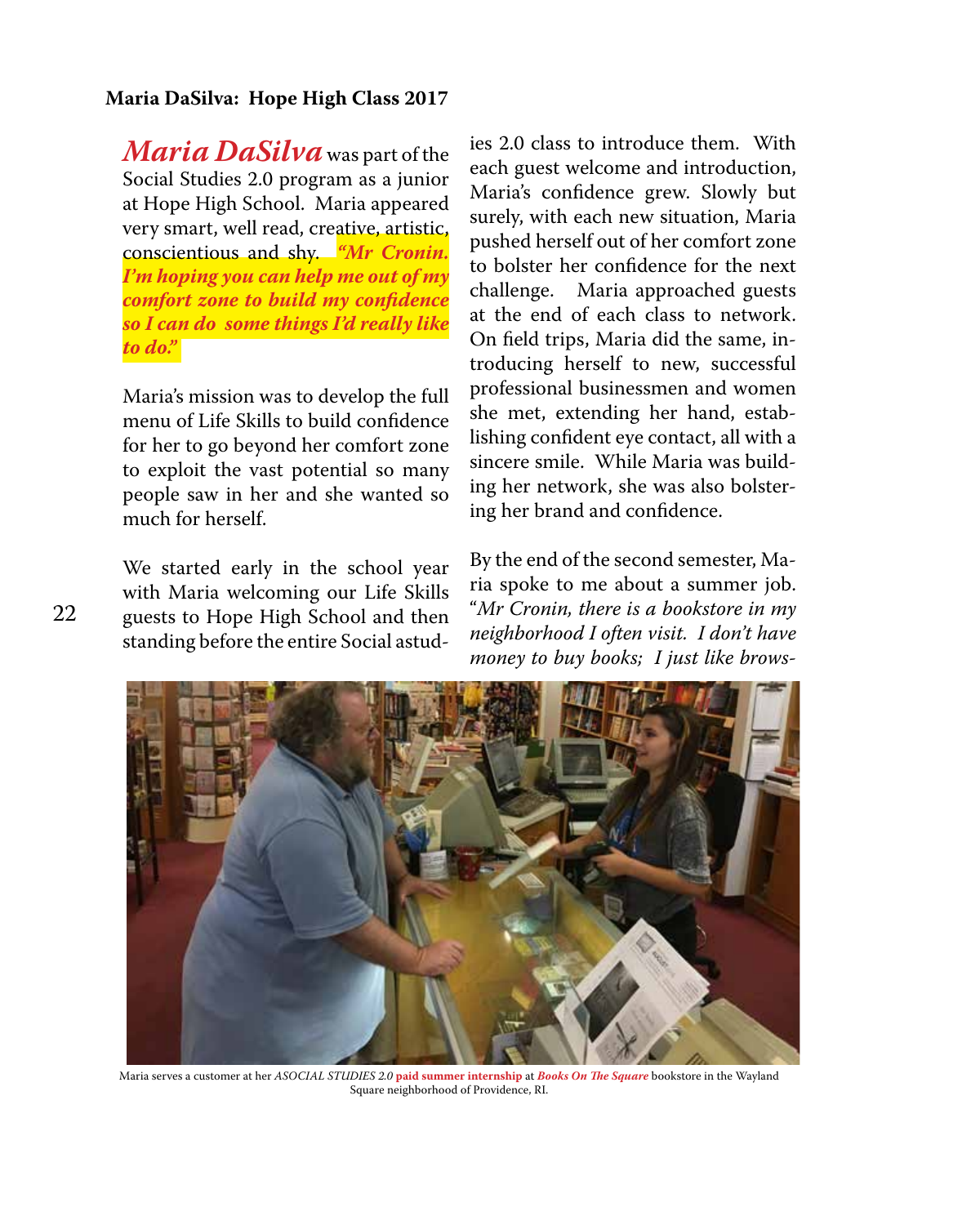*ing the store and looking at the books."* Maria and I collaborated on a plan to get a job interview at her local bookstore using her new found life skills and growing confidence "*Maria, ask your contact at the bookstore if she would give you an interview for a summer job. Let's see what happens. The worst they could say is 'no'*" I suggested.

Several days later, Maria approached her bookstore contact about a paid internship. The store employee agreed to interview Maria for a paid internship the bookstore was offering for the summer. The bookstore manager also informed Maria there were other candidates for the position. Maria returned at the scheduled date for the

interview with her resume she learned to write in the Social Studies 2.0 class.

A few weeks later, *Maria informed me she got the internship.* "*And, I feel pretty good about it too, Mr Cronin*" she said.

Maria is on her way. Her next mission may be an internship in line with her art interests. Wouldn't an internship in graphic design next summer at the corporate offices of CVS Health be great??!! And, what about a visit to the *National Youth Leadership Forum*  in Washington, D.C.? All in line with Maria's great potential.



**Maria** was the *SOCIAL STUDIES 2.0 c*lass host and introduces **Dereck Mendoza**, a **Senior Research Technician** at one of the world's largest and most successful property insurance companies, **FM Globa**l to her Life Skills classmates at the start of today's class.